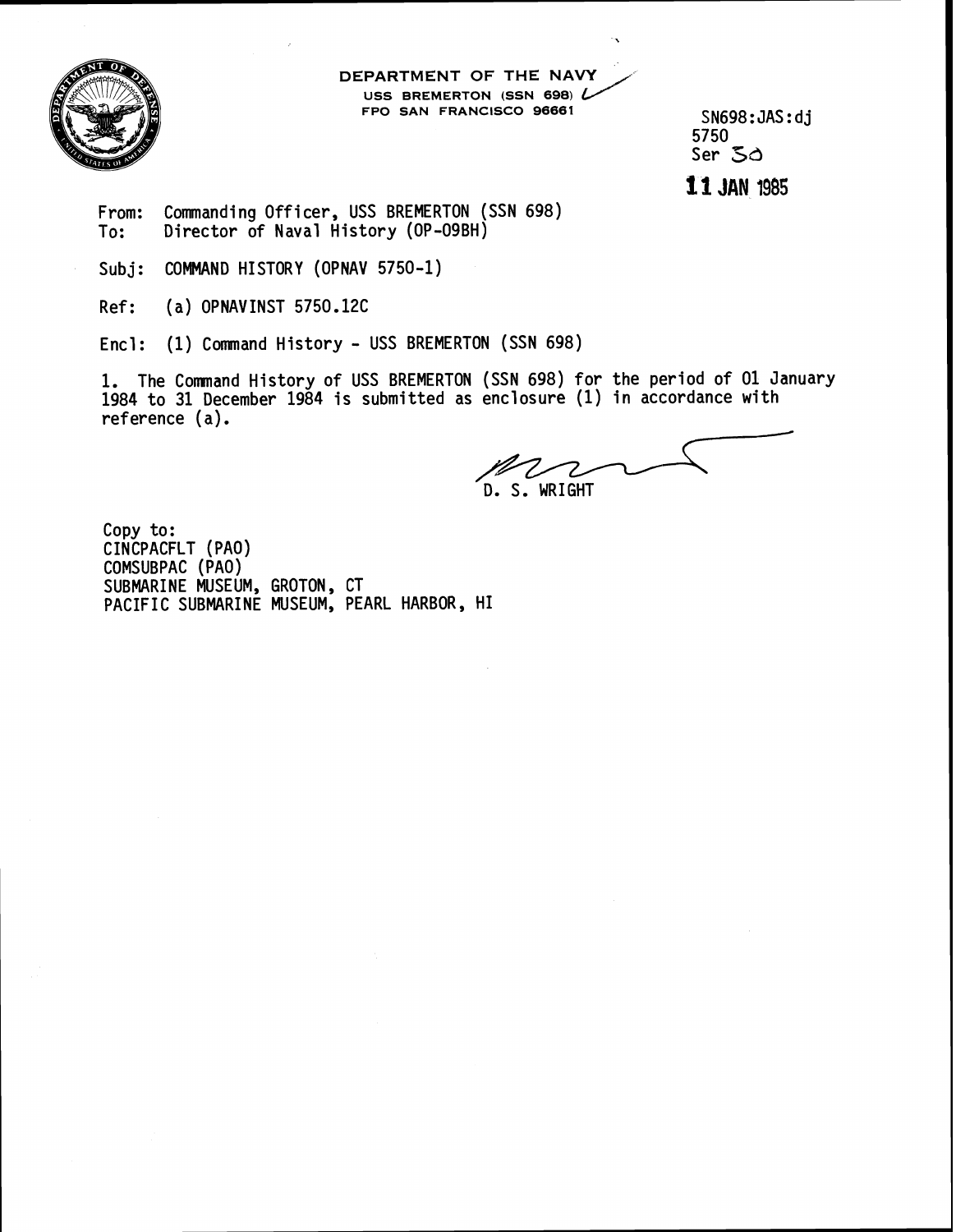## COMMAND HI STORY USS BREMERTON (SSN 698) 01 JANUARY 1984 - 31 DECEMBER 1984

## COMMANDING OFFICER

# D. S. WRIGHT, CDR, USN

#### COMMAND

# TYPE COMMANDER: COMMANDER SUBMARINE FORCE, U.S. PACIFIC FLEET SQUADRON COMMANDER: COMMANDER SUBMARINE SQUADRON SEVEN

### HOMEPORT

#### PEARL HARBOR, HAWAII

### BAS IC HISTORY

BREMERTON spent it's year busily training it's crew to be at it's maximum efficiency and readiness. The year began with a 30 day operation at sea which was to be only one of the many trips the BREMERTON would see. Upon return, BREMERTON continued local operations in the Hawaiian operating areas.

In March, BREMERTON got underway for the Perspective Commanding Officer operations which lead to a short visit to the island of Maui. Anchored off the shores of Lahaina, Maui, the crew enjoyed the beauty and excitement of the island paradise. The return transit back to Pearl Harbor was short but allowed some dependents of the crew to experience the mysterious underwater world of submarine life.

The month of April was devoted to preparing the ship for a Western Pacific deployment. On the 5th of May, BREMERTON departed on her long journey across the Pacific. A little over 2 months of hard work and training, the BREMERTON finally pulled into Subic Bay, Phillipines where a warm welcome and beer on the pier greeted the crew. The Phillipines offered a wide variety of activities both during the day as well as at night, and gave the crew an experience that will not be forgotten. Time quickly passed and once again the BREMERTON was underway in transit to one of the most exciting port of call, Hong Kong.

Hong Kong was indeed an exciting stop for the BREMERTON. The night life, different foods, restaurants, and bargain deals on gifts kept the crew active. The stay in Hong Kong was short but the crew was more than ready to return home.

On 11 August 1984, BREMERTON completed it's Western Pacific deployment and was welcomed home by a band and hula girls with leis. The following weeks were spent in standdown and gave everyone a chance to spend time with their families. friends, and relatives. Time quickly passed and BREMERTON was again preparing to go to sea, but this time on an Eastern Pacific deployment.

On 01 October 1984, BREMERTON departed for the Eastern Pacific. The very same day BREMERTON was awarded the 1984 Battle Efficiency "E", ASW "A", Engineering "E", and Damage Control "DC". The highlight of the Eastern Pacific deployment was participating in the Fleet Week festivities in San Francisco, CA. Many activities were scheduled by the city and a good time was enjoyed by all.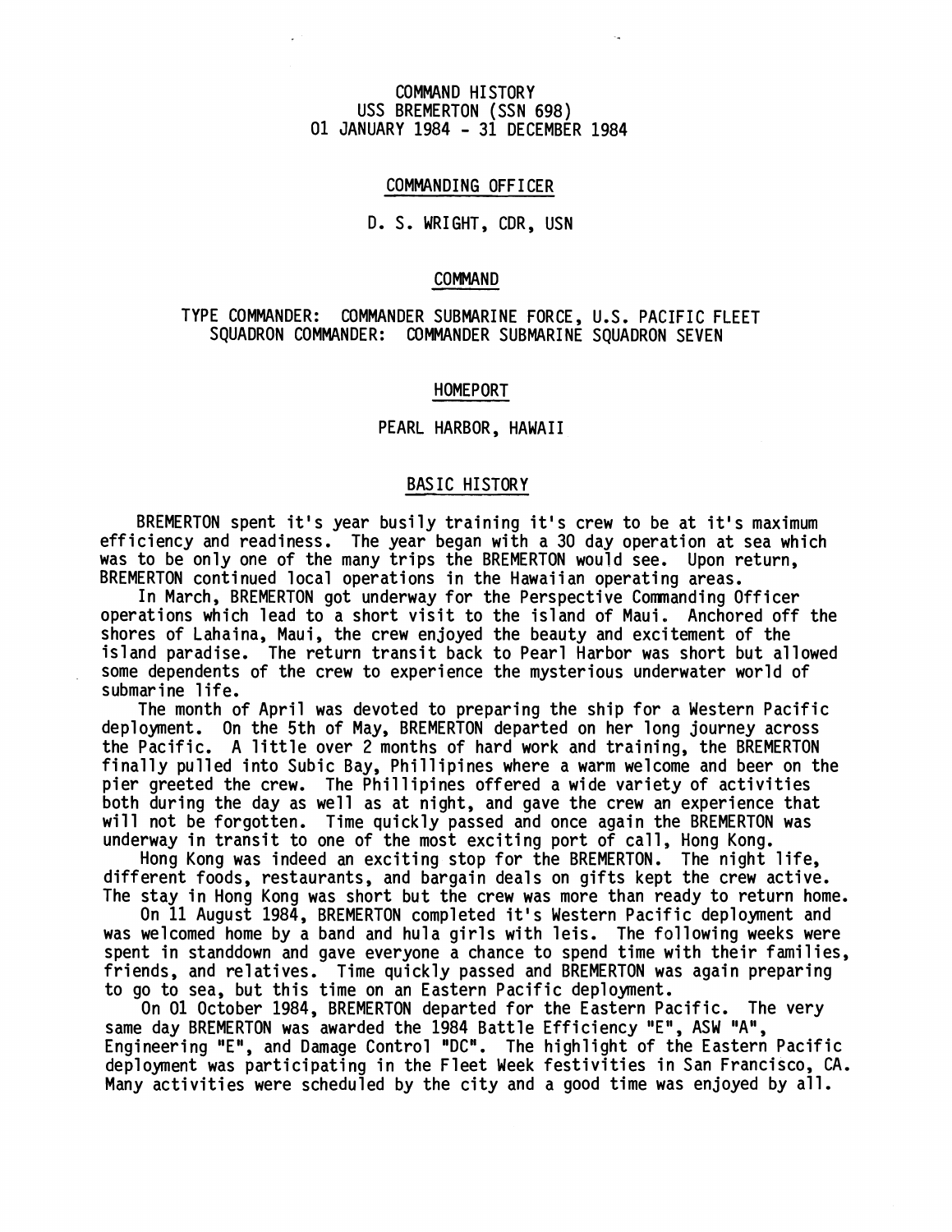Upon return to Pearl Harbor in November, the BREMERTON continued it's weekly<br>independent operations in Hawaiian operating areas up to the middle of December.<br>The year closed with a Christmas standdown where the crew enjoye **season with family and friends.** 

 $\mathcal{L}^{\mathcal{A}}$ 

 $\mathcal{L}$